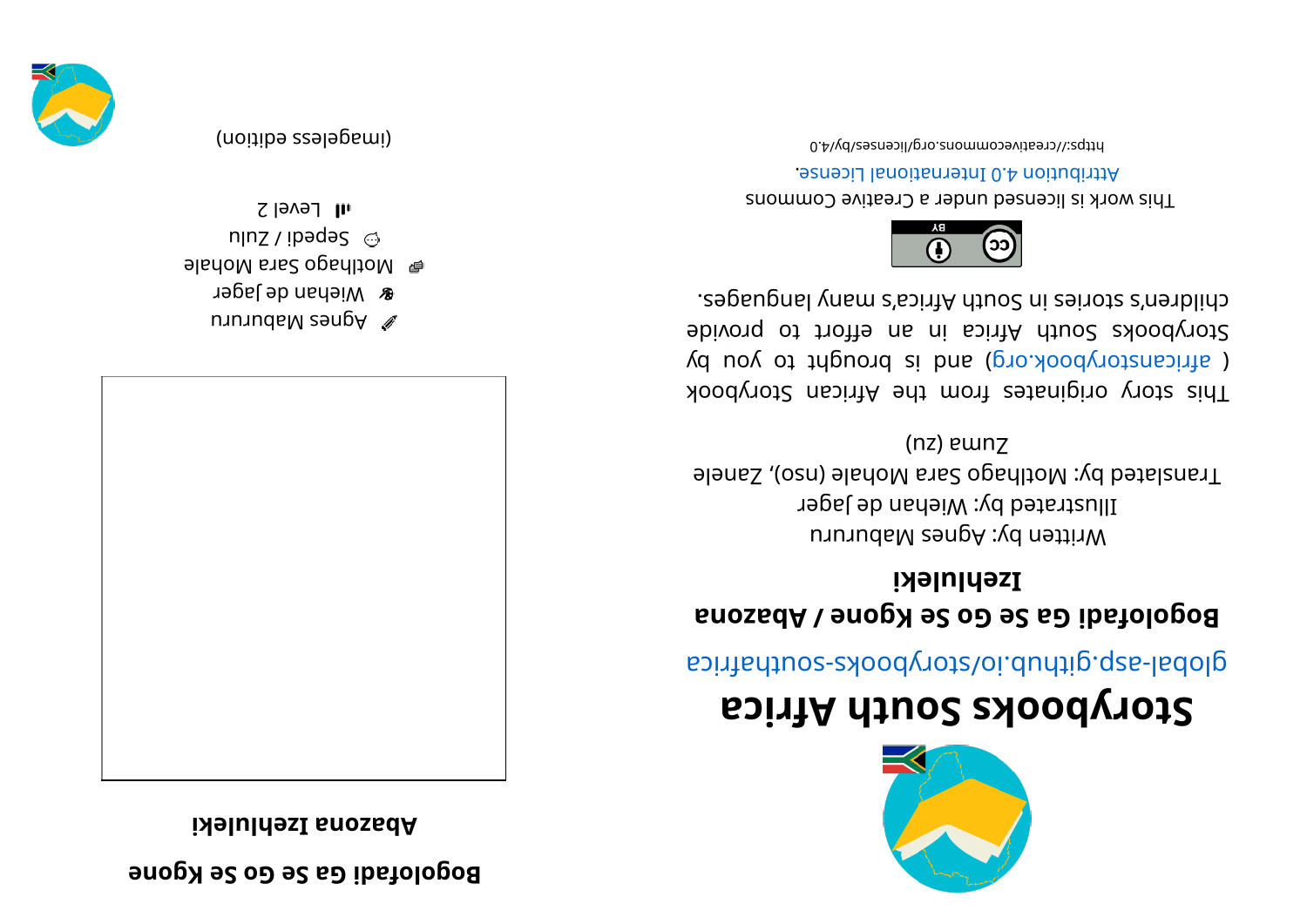

Yo ke Malefo. Ke morutiši wa ka.

• • •

Lona nguMbali. Nguthisha wami.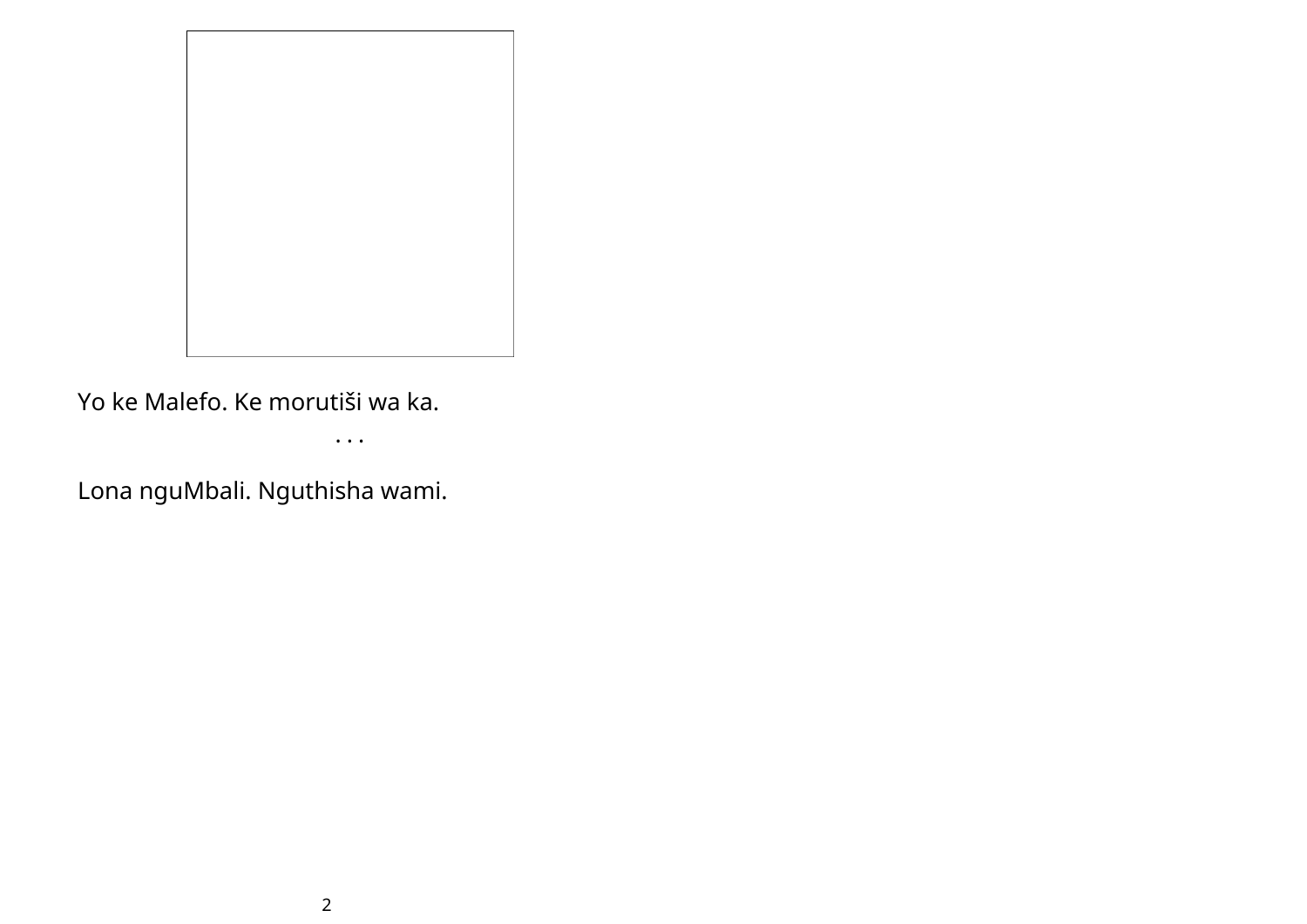

sebela. s ep ibstolopsd sži slisqib sžimož o otelsM

 $\dddot{\bullet}$  .

UMbali uhamba ngezinduku.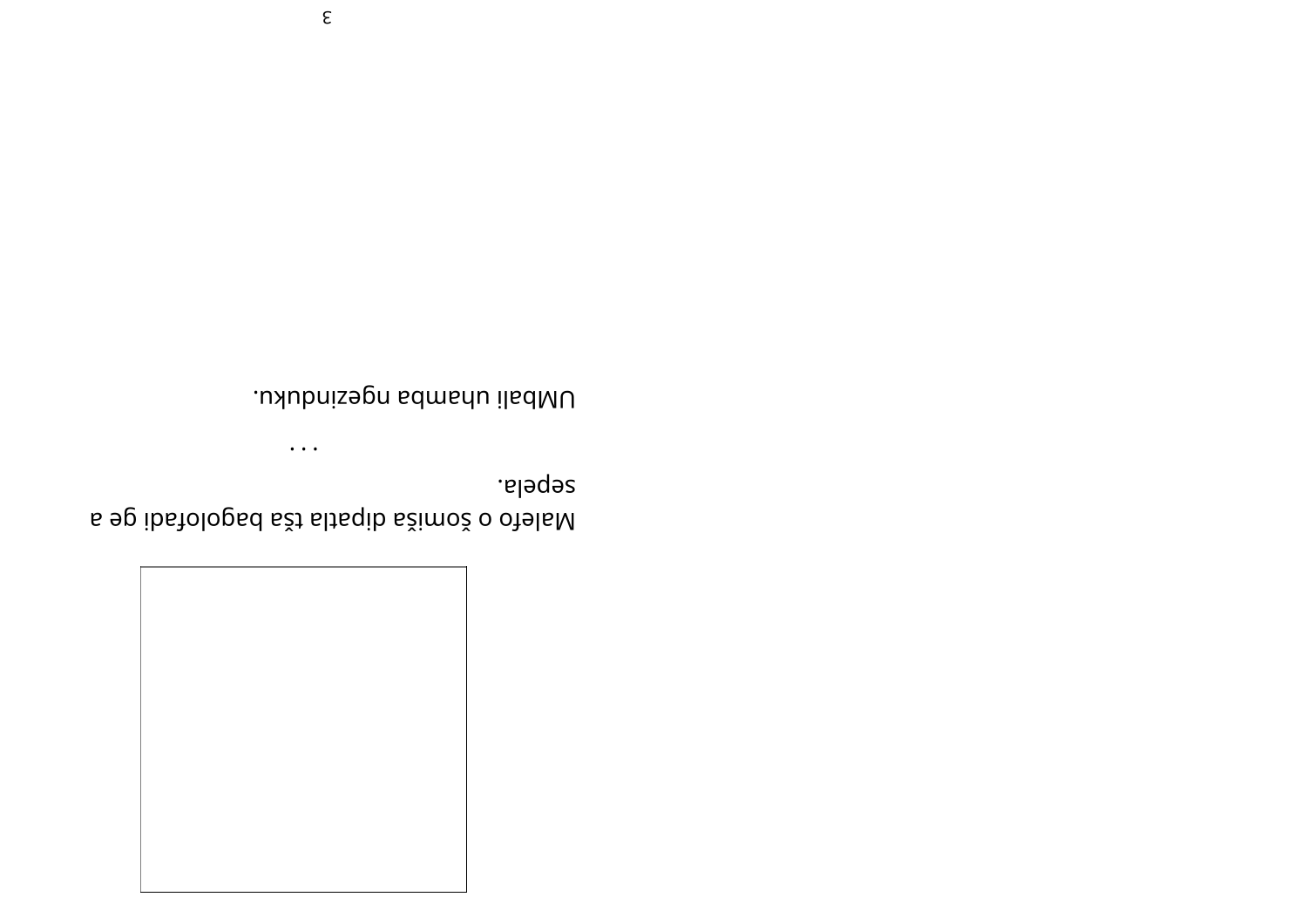

Yo ke Tebogo. Ke DJ wa ka wa mmamoratwa seyalemoyeng.

Lona nguMxolisi. Ungumsakazi engimthanda kunabo bonke.

• • •



Kabelo ga a na matsogo. Efela o nweša dikgwele tše dintši tša sehlopha sa rena!

• • •

USizwe akanazo izandla. Kodwa ufakela iqembu lethu amagoli amaningi!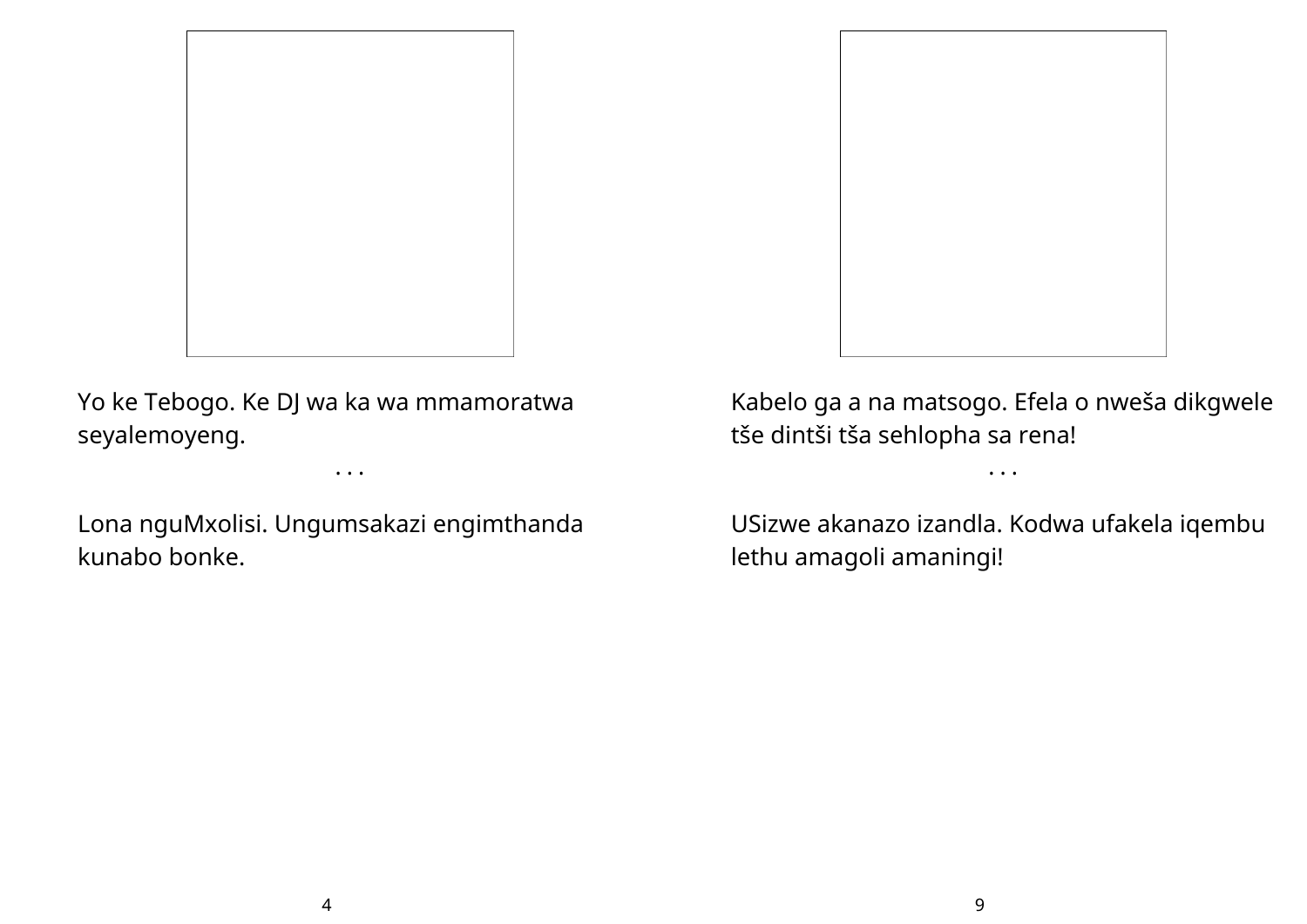

kgwele ya maoto kua sekolong. Yo ke Kabelo. Ke moraloki yo hlwahlwa wa

esikoleni sami. Lona ngusizwe. Ungumdlali webhola ovelele

 $\bullet\hspace{0.4mm}\bullet\hspace{0.4mm}\bullet\hspace{0.4mm}\bullet\hspace{0.4mm}$ 

.oldsm exalodo o opodeT

 $\bullet\,\bullet\,\bullet$ 

UMxolisi unenkinga yamehlo.